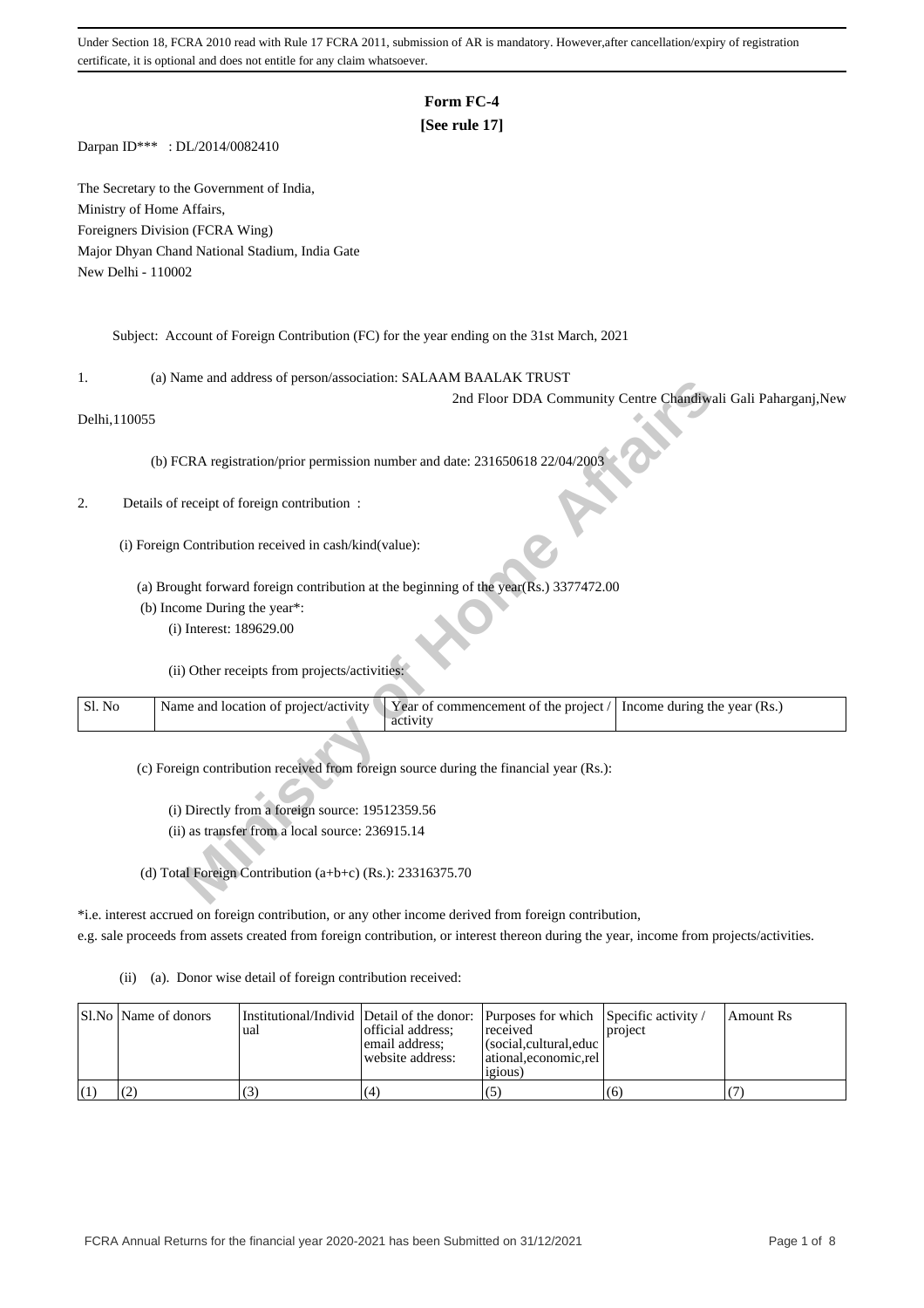|                | Sl.No Name of donors                                     | Institutional/Individ Detail of the donor:<br>ual | official address;<br>email address;<br>website address:                                                                                                                                                                    | Purposes for which<br>received<br>(social,cultural,educ<br>ational, economic, rel<br>igious) | Specific activity /<br>project                  | <b>Amount Rs</b> |
|----------------|----------------------------------------------------------|---------------------------------------------------|----------------------------------------------------------------------------------------------------------------------------------------------------------------------------------------------------------------------------|----------------------------------------------------------------------------------------------|-------------------------------------------------|------------------|
| $\mathbf{1}$   | <b>RAIL CHILDREN</b><br><b>INDIA</b>                     | Institutional                                     | <b>LIAISING</b><br>OFFICE, FLOT<br>.NO, 8/A, 2ND<br>FLOOR,<br>ARIHANT CHS,<br><b>GOPAL</b><br><b>KRISHAN</b><br><b>GOKHALE ROAD</b><br><b>MULUND EAST</b><br>MUMBAI, United<br>Kingdom, Email<br>Id: , Website<br>Address: | Social                                                                                       | Care and Protection<br>for Children             | 974102.00        |
| $\overline{c}$ | <b>RAZORPAY ON</b><br><b>LINE SOFTWEAR</b><br>PVT.LTD    | Institutional                                     | Paras Twin<br>Towers, Golf<br>Course Road,<br>Sector 54,<br>Gurugram, Haryana<br>, India, Email Id:,<br>Website Address:                                                                                                   | Social                                                                                       | Care and Protection 176817.14<br>for Children   |                  |
| 3              | <b>Nasscom</b><br>Foundation                             | Institutional                                     | M/125, 3rd Floor<br>Safdarjung<br>Enclave, Opposite<br>Ambience Public<br>School New Delhi-<br>110029, India,<br>Email Id:, Website<br>Address:                                                                            | Social                                                                                       | Care and Protection<br>for Children             | 5098.00          |
| 4              | <b>M LIVE EVENTS</b><br>PRMOTIONS.PVT<br>.LTD            | Institutional                                     | G-56, 2ND<br>FLOOR, GREEN<br>PARK MAIN<br><b>MARKET NEW</b><br>DELHI-110016,<br>India, Email Id:,<br><b>Website Address:</b>                                                                                               | Social                                                                                       | Care and Protection<br>for Children             | 50000.00         |
| 5              | RENU LALWANI                                             | Individual                                        | BLOCK-11, 1007,<br><b>BRIGADE</b><br>GATEWAY, DR.<br><b>RAJKUMAR</b><br>ROAD, RAJAJI<br>NAGAR,<br><b>BANGLORE-</b><br>India, Email Id:,<br>Website Address:                                                                | Social                                                                                       | Care and Protection<br>for Children             | 5000.00          |
| 6              | <b>ZUBIN M</b><br><b>KOTTOOR</b>                         | Individual                                        | 3302, N 7TH ST<br>APT 214, PHONIX<br>AZ 85014, USA,<br><b>United States of</b><br>America, Email Id:<br>. Website Address :                                                                                                | Social                                                                                       | Care and Protection   7657.13<br>for Children   |                  |
| 7              | Yourcause LLC                                            | Institutional                                     | 6111 W PLANO<br>PKWY STE 1000<br>PLANO TX 75093<br>0014, USA, United<br>States of America,<br>Email Id:, Website<br>Address:                                                                                               | Social                                                                                       | Care and Protection 46119.16<br>for Children    |                  |
| 8              | <b>VIR DES</b><br><b>ENFANTS ET</b><br><b>DES LIVRES</b> | Institutional                                     | <b>I/DES EVENTS</b><br>ET DES, LIVERS,<br>2/CHEZMME<br><b>CHARLES</b><br>CATHERINE,<br>2/294 CHWMIN<br><b>DES PLAINES</b><br>3/FR/13126<br>VAUVENARGUE<br>S, France, Email<br>Id: Website<br>Address :                     | Social                                                                                       | Care and Protection   189228.98<br>for Children |                  |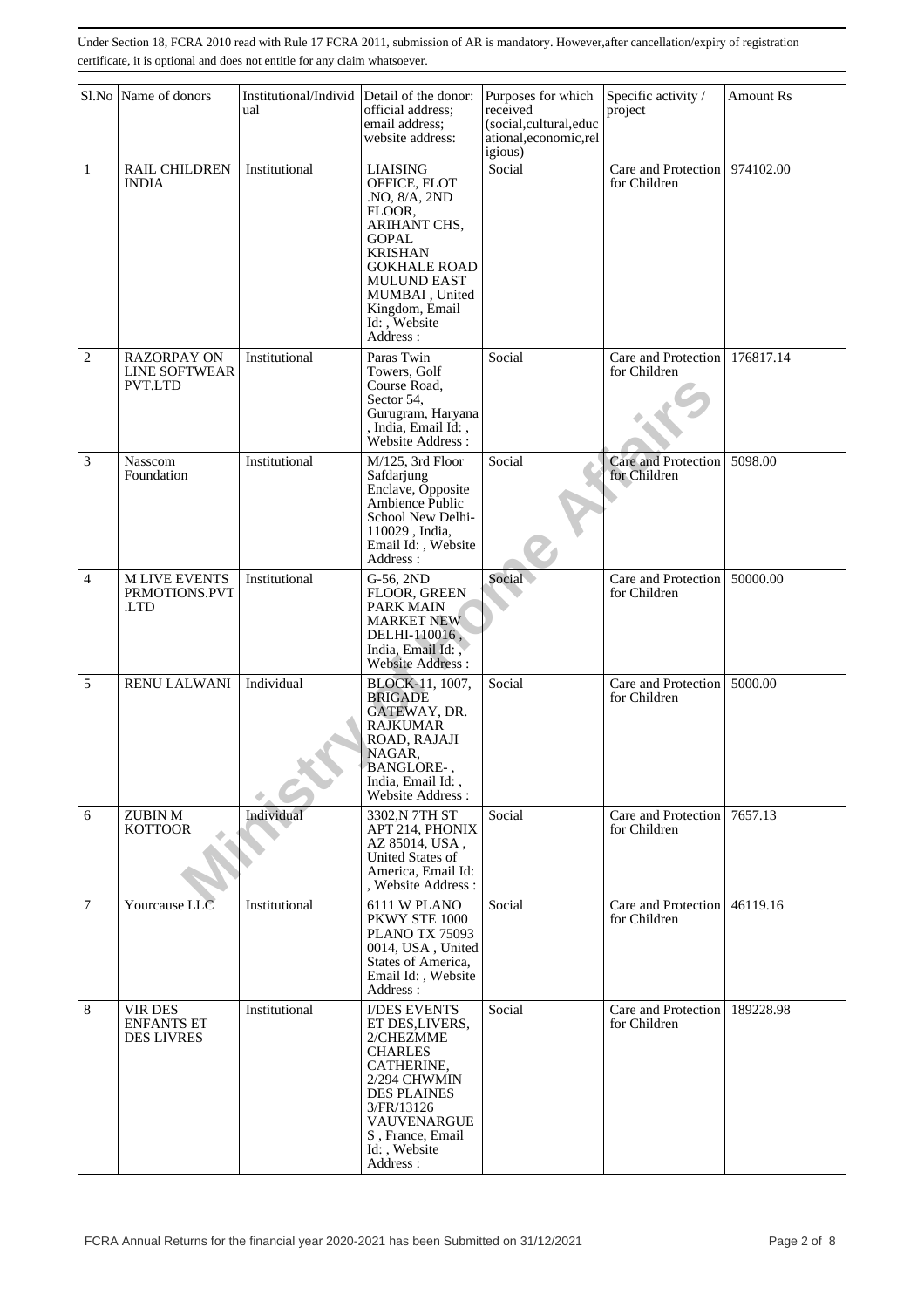|    | Sl.No Name of donors                                   | Institutional/Individ Detail of the donor:<br>ual | official address;<br>email address;<br>website address:                                                                                                                      | Purposes for which<br>received<br>(social,cultural,educ<br>ational, economic, rel<br>igious) | Specific activity /<br>project                 | <b>Amount Rs</b> |
|----|--------------------------------------------------------|---------------------------------------------------|------------------------------------------------------------------------------------------------------------------------------------------------------------------------------|----------------------------------------------------------------------------------------------|------------------------------------------------|------------------|
| 9  | <b>UK Online Giving</b><br>Foundation                  | Institutional                                     | 6 Trull. Farm<br>Buildings, Trull<br>Tetbury,<br>Gloucestershire,<br>GL8 8S Q, United<br>Kingdom, Email<br>Id: Website<br>Address:                                           | Social                                                                                       | Care and Protection<br>for Children            | 1082101.37       |
| 10 | <b>THOMAS</b><br><b>CYNTHIA</b>                        | Individual                                        | $2/11B$ , SHERIDAN<br><b>DRIVE</b><br>3/NZ/WESTPAC<br>NEWZEALAND-<br>49911013, New<br>Zealand, Email Id:,<br>Website Address:                                                | Social                                                                                       | Care and Protection 34526.45<br>for Children   |                  |
| 11 | The GAF<br>Foundation                                  | Institutional                                     | Christina Files,<br>7212 Maple<br>Avenue Chevy<br>Chase MD 20815,<br><b>United States of</b><br>America, Email Id:<br>, Website Address:                                     | Social                                                                                       | Care and Protection 217923.86<br>for Children  |                  |
| 12 | <b>SUSHRUT</b><br><b>WAIKAR</b>                        | Individual                                        | 67.SAINT PAUL.<br>STBROOK,LINE,<br>MA 02446, USA,<br>United States of<br>America, Email Id:<br>, Website Address:                                                            | Social                                                                                       | Care and Protection<br>for Children            | 149047.66        |
| 13 | SISI and Savita<br>Charitable Trust                    | Institutional                                     | 215 The Gardens<br>London Wzzdf,<br>United Kingdom,<br>Email Id:, Website<br>Address:                                                                                        | Social                                                                                       | Care and Protection<br>for Children            | 78159.17         |
| 14 | <b>RANA ABU</b><br><b>HILAL</b>                        | Individual                                        | <b>HADDINGTON</b><br><b>ROAD VICTORIA</b><br><b>BUILD</b><br>2/ING3/IE/DUBLI<br>N D04 XN32,<br>IRELAND,<br>Ireland, Email Id:,<br>Website Address:                           | Social                                                                                       | Care and Protection<br>for Children            | 1068.20          |
| 15 | RAMACHANDRA   Individual<br>N NARAYANAN                |                                                   | 427, BELLEVUE,<br>WAY SE APT-65,<br><b>BELLEVUE WA</b><br>98004, USA,<br>United States of<br>America, Email Id:<br>, Website Address :                                       | Social                                                                                       | Care and Protection   71477.90<br>for Children |                  |
| 16 | <b>RAJARAM</b><br><b>NURANI RAMAN</b><br><b>CHIDAM</b> | Individual                                        | <b>JYOTI RAJARAM</b><br><b>BLOCK</b> , 484,<br><b>CHOA CHU</b><br><b>KANG AVENUE</b><br>.513-06<br><b>SINAPORE</b><br>680484,<br>Singapore, Email<br>Id: Website<br>Address: | Social                                                                                       | Care and Protection   10785.00<br>for Children |                  |
| 17 | Ovidi Alberto                                          | Individual                                        | 157 Mount<br>Pleasent, Singapore<br>, Singapore, Email<br>Id:, Website<br>Address:                                                                                           | Social                                                                                       | Care and Protection<br>for Children            | 254619.92        |
| 18 | <b>ONLINE GIVING</b><br><b>FOUNDATION</b>              | Institutional                                     | 600, MEREDITH,<br>RD NE, 700,<br>CALGARY<br>ALBERTA.CA,<br>Canada, Email Id:,<br>Website Address:                                                                            | Social                                                                                       | Care and Protection<br>for Children            | 37971.30         |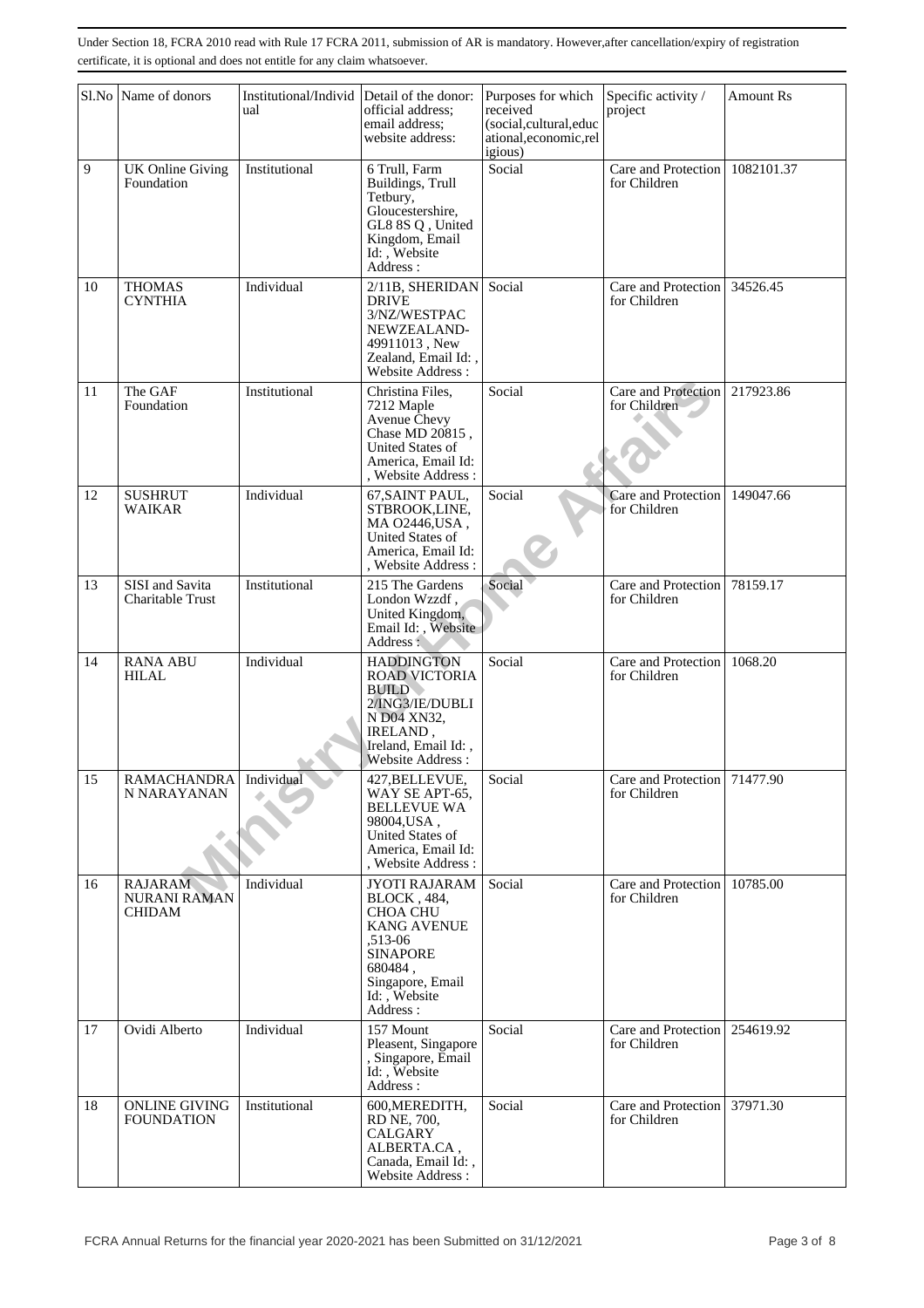|    | Sl.No Name of donors                                  | Institutional/Individ<br>ual | Detail of the donor:<br>official address;<br>email address:<br>website address:                                                                                                | Purposes for which<br>received<br>(social,cultural,educ<br>ational, economic, rel<br>igious) | Specific activity /<br>project              | <b>Amount Rs</b> |
|----|-------------------------------------------------------|------------------------------|--------------------------------------------------------------------------------------------------------------------------------------------------------------------------------|----------------------------------------------------------------------------------------------|---------------------------------------------|------------------|
| 19 | <b>MILLER DAWN</b><br>AMANDA                          | Individual                   | <b>LITTLE DOWN</b><br><b>BAUNTON LANE</b><br><b>GLUCE</b><br><b>STERSHIRE GL7</b><br>ZLN, United<br>Kingdom, Email<br>Id: Website<br>Address:                                  | Social                                                                                       | Care and Protection<br>for Children         | 8435.45          |
| 20 | MASSARO<br><b>GIVANNI</b>                             | Individual                   | FRAZ. VILLA<br><b>MARONE 42</b><br>3/IT/SAN<br><b>DAMIANO AL</b><br><b>COLLE 27040</b><br>ITALY, Italy,<br>Email Id:, Website<br>Address:                                      | Social                                                                                       | Care and Protection 8089.75<br>for Children |                  |
| 21 | <b>FRANCES</b><br><b>JOSEPHINE</b><br><b>PLAPPERT</b> | Individual                   | W# INFREID<br><b>PLAPPERT CLEE</b><br><b>VIEW RISBURY</b><br><b>LEOMINSTER</b><br>HEREFORD,<br>SHIRE HR6 ONQ<br>BRITAIN, United<br>Kingdom, Email<br>Id: , Website<br>Address: | Social                                                                                       | Care and Protection<br>for Children         | 9146.75          |
| 22 | <b>FORTUNATI</b><br><b>POALO</b>                      | Individual                   | UNI CREDITO<br>ITALOANO, Italy,<br>Email Id:, Website<br>Address:                                                                                                              | Social                                                                                       | Care and Protection<br>for Children         | 6420.20          |
| 23 | Ford FDN                                              | Institutional                | 104 MORGAN<br><b>LANE</b><br><b>PLAINSBORO</b><br>08536 US NJ,<br><b>United States of</b><br>America, Email Id:<br>, Website Address :                                         | Social                                                                                       | Children Need of<br>Care and Protection     | 2214497.82       |
| 24 | <b>FONDATION ROI</b><br><b>BAUDOUIN</b>               | Institutional                | <b>KONING</b><br><b>BOUDEWIJN</b><br>STICHTING RUE<br><b>BREDERODE</b><br>21/BE/1000<br><b>BRUXELLES</b><br>BELGIUM,<br>Belgium, Email Id:<br>, Website Address :              | Social                                                                                       | Children Need of<br>Care and Protection     | 416775.35        |
| 25 | <b>Friends of Salaam</b><br><b>Baalak Trust</b>       | Institutional                | Lamp Cottage The<br>Streeteast GUA<br>7RY London, UK,<br>United Kingdom,<br>Email Id:, Website<br>Address:                                                                     | Social                                                                                       | Children Need of<br>Care and Protection     | 6478390.00       |
| 26 | <b>ELENA MARIA</b><br><b>KOEHLER</b>                  | Individual                   | 2/<br><b>KAPELLENWEG</b><br>S4, A3/DE/79100<br><b>FREIBURG</b><br>GERMANY,<br>Germany, Email<br>Id:, Website<br>Address:                                                       | Social                                                                                       | Children Need of<br>Care and Protection     | 55047.35         |
| 27 | Commit Two<br>Change                                  | Institutional                | 500 West 23rd<br>street Apt 3 D New<br>York 10011,<br>United States of<br>America, Email Id:<br>, Website Address:                                                             | Social                                                                                       | Children Need of<br>Care and Protection     | 323600.00        |
| 28 | Childrens Hope                                        | Institutional                | 7 Edgemere Drive,<br>Searingtown, New<br>York-11507,<br>United States of<br>America, Email Id:<br>, Website Address :                                                          | Social                                                                                       | Children Need of<br>Care and Protection     | 1002856.31       |

FCRA Annual Returns for the financial year 2020-2021 has been Submitted on 31/12/2021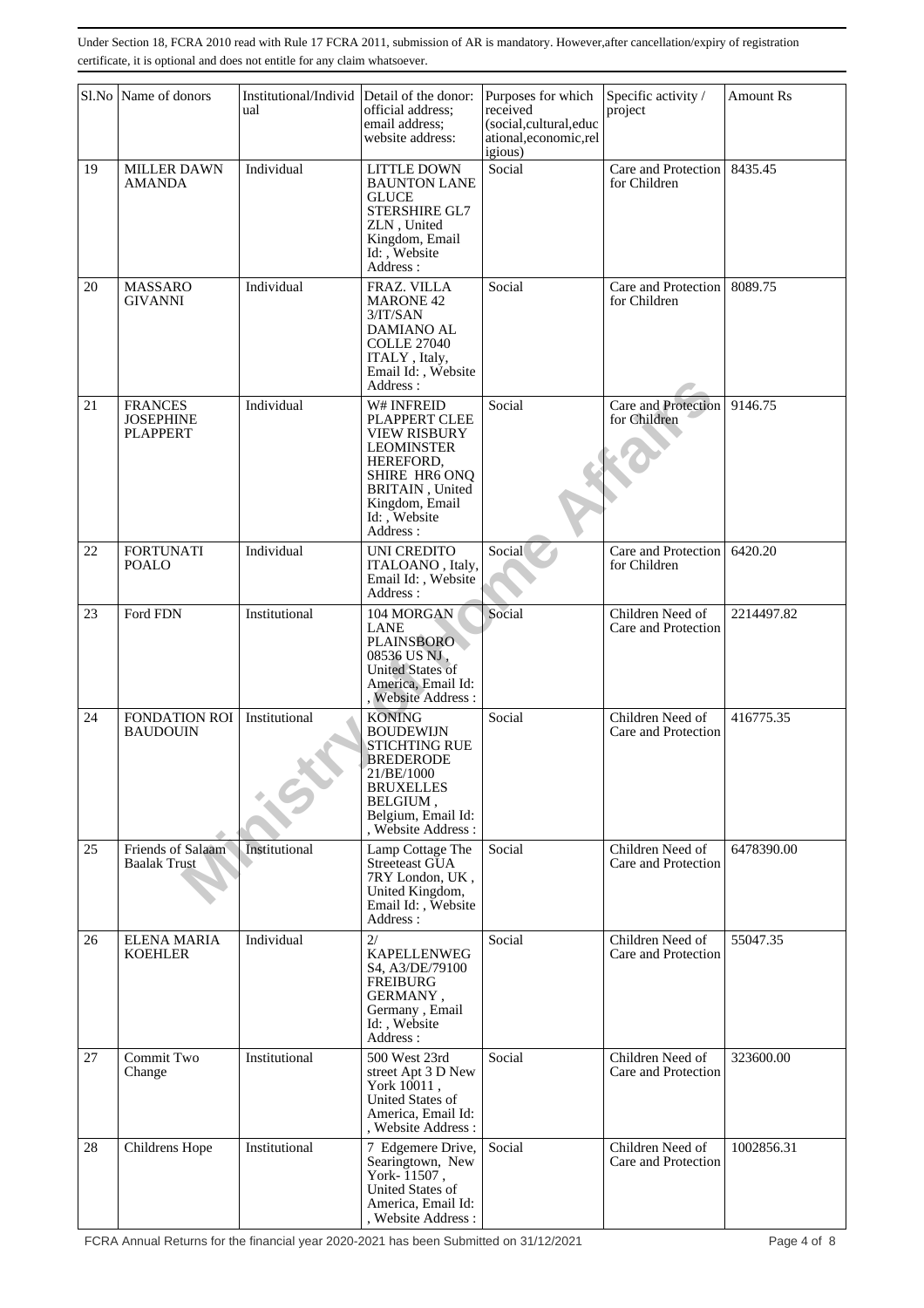| Sl.No | Name of donors                                           | Institutional/Individ<br>ual | Detail of the donor:<br>official address:<br>email address:<br>website address:                                                                                        | Purposes for which<br>received<br>(social,cultural,educ<br>ational,economic,rel<br>igious) | Specific activity /<br>project          | <b>Amount Rs</b> |
|-------|----------------------------------------------------------|------------------------------|------------------------------------------------------------------------------------------------------------------------------------------------------------------------|--------------------------------------------------------------------------------------------|-----------------------------------------|------------------|
| 29    | <b>CHARITIAID</b><br><b>FOUNDATION</b><br><b>AMERICA</b> | Institutional                | 225, REINEKERS<br>LANE, SUITE, 375,<br><b>ALEXANDRIA</b><br>VA 22314 USA.<br>United States of<br>America, Email Id:<br>. Website Address:                              | Social                                                                                     | Children Need of<br>Care and Protection | 1556440.00       |
| 30    | Central Queenstand<br>University                         | Institutional                | Australia.<br>Australia, Email Id:<br>, Website Address:                                                                                                               | Social                                                                                     | Children Need of<br>Care and Protection | 2541882.00       |
| 31    | Anjukan<br>Kathirgamanathan                              | Individual                   | APARTMENT-6<br>HOUSE NO 3,<br>LINDEN COURT,<br>NULL NULL,<br>United Kingdom,<br>Email Id:, Website<br>Address:                                                         | Social                                                                                     | Children Need of<br>Care and Protection | 2000.00          |
| 32    | <b>AKILESH</b><br><b>MAHADEVAN</b>                       | Individual                   | 3/10,ST<br><b>GEORGES CRES</b><br><b>DRUMMYOYNE</b><br>NSW 2047,<br>AUSTRALIA,<br>Australia, Email Id:<br>, Website Address:                                           | Social                                                                                     | Children Need of<br>Care and Protection | 50786.28         |
| 33    | <b>GIVE</b><br><b>FOUNDATION</b>                         | Institutional                | 11040<br><b>BOLLINGER</b><br><b>CANYON RD STE</b><br>E 958 SAN<br><b>RAMON</b><br>945824969 US CA<br>, Canada, Email Id:<br>, Website Address :                        | Social                                                                                     | Children Need of<br>Care and Protection | 117319.94        |
| 34    | <b>SACHIN</b><br><b>GOREGAOKER</b>                       | Individual                   | 20551 NE 31 ST<br><b>SAMMAMISH</b><br>WA 98074, USA,<br><b>United States of</b><br>America, Email Id:<br>, Website Address :                                           | Social                                                                                     | Children Need of<br>Care and Protection | 62375.60         |
| 35    | <b>SAM LAMBERT</b>                                       | Individual                   | <b>SVB PRIVATE</b><br><b>BANK 3003</b><br><b>TASMAN DRIVE,</b><br><b>SANTA CLARA</b><br>CA 95054, USA,<br>United States of<br>America, Email Id:<br>. Website Address: | Social                                                                                     | Children Need of<br>Care and Protection | 1503508.66       |
|       |                                                          |                              |                                                                                                                                                                        |                                                                                            |                                         |                  |

(b) Cumulative purpose-wise (social, cultural, educational, economic, religious) amount of all foreign contribution donations

received:

| 01 <sub>1</sub><br>SI.NO | $\mathbf{\bar{}}$<br><b>Uurnosa</b> | 22222222<br>וחוונ                       |
|--------------------------|-------------------------------------|-----------------------------------------|
|                          | .<br>Social                         | $\sim$<br>.<br>$\overline{\phantom{a}}$ |

### 3. Details of Utilisation of foreign contribution:

#### (a) Details of activities/projects for which foreign contribution has been received and utilised (in rupees)

| Sl. No. | <b>Name of</b><br>project/acti ocation<br><b>V1tV</b> | Address/L Previous Balance |         |         | Receipt during the year Utilised |          |         | Balance |         |
|---------|-------------------------------------------------------|----------------------------|---------|---------|----------------------------------|----------|---------|---------|---------|
|         |                                                       | In cash                    | In Kind | In cash | In Kind                          | ∣In cash | In Kind | In cash | In Kind |
| (1)     |                                                       | (4)                        |         | (6)     |                                  | (8)      | (9)     | (10)    | [(11)   |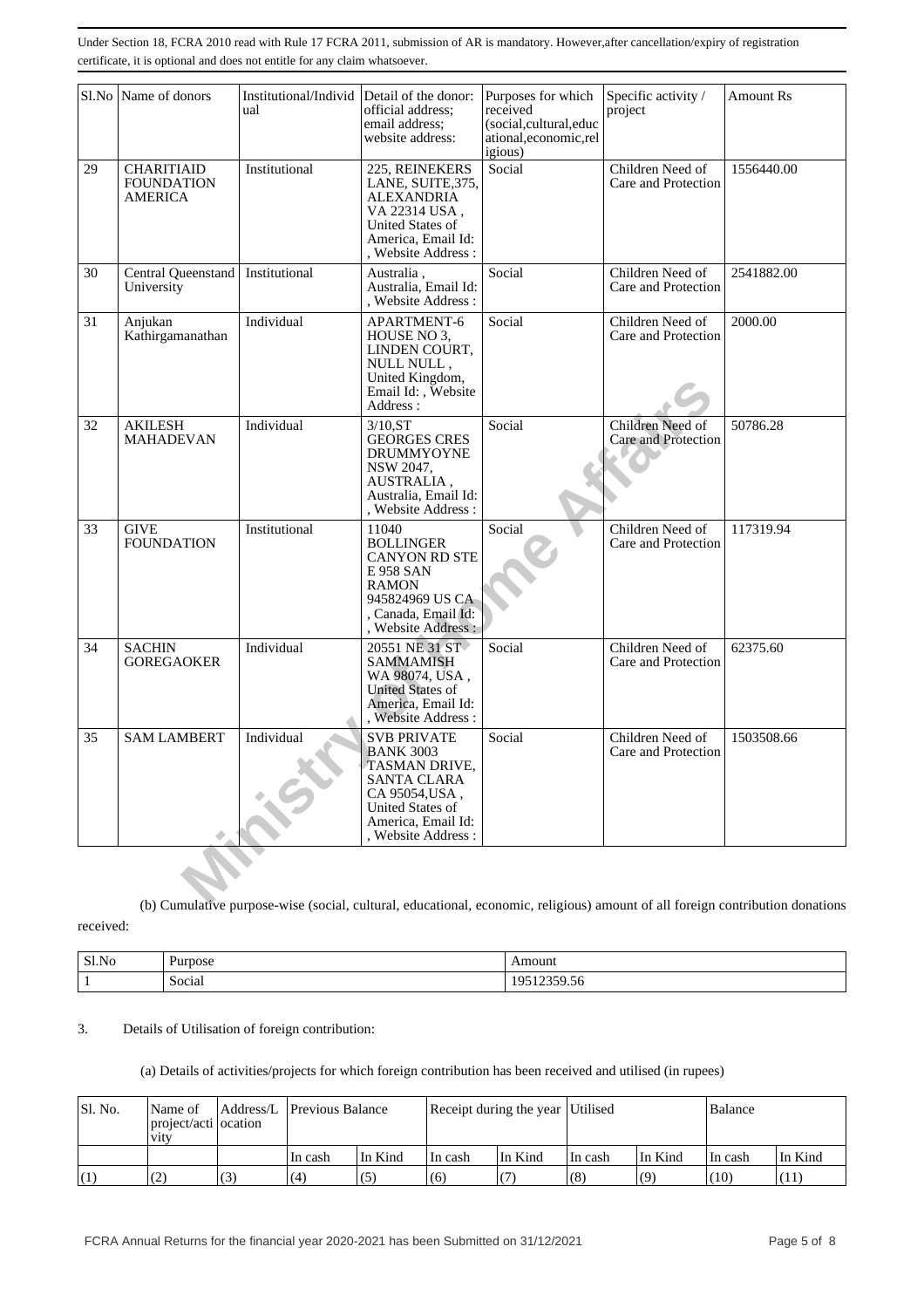| 2nd Floor<br>3377472.0<br>0.00<br>19938904.<br>0.00<br>18226637.<br>0.00<br>5089739.0<br>0.00<br>1<br>Care and<br>Protection<br><b>DDA</b><br>00<br>00<br>0<br>for<br>Communit<br>Children<br>y Centre<br>Gali<br>Chandiwal<br>Paharganj<br>Delhi<br>Delhi1100<br>55<br>3377472.0<br>19938904.<br>5089739.0<br>0.00<br>0.00<br>18226637.<br>0.00<br>0.00<br>Total<br>00<br>0<br>00<br>0<br>(b) Details of utilisation of foreign contribution:<br>(i) Utilisation** for projects as per aims and objectives of the person/association(Rs.): 17739839.00<br>(ii) Total administrative expenses as provided in rule 5 of the Foreign Contribution (Regulation) Rules, 2011 (Rs.)<br>:486797.00<br>(iii) Total utilisation of foreign contribution (Rs.) (i+ii):18226636.00<br>** It is affirmed that the utilisation of foreign contribution is not in contravention of the provisions contained in the Foreign<br>Contribution(Regulation) Act, 2010 (42 of 2010) and more particularly in section 9 and section 12 of the Act which, inter-alia, states that<br>the acceptance of foreign contribution is not likely to affect prejudicially:<br>(A) the soverignty and integrity of india; or.<br>(B) the security, strategic, scientific or economic interest of the state; or<br>(C) the public interest; or<br>(D) freedom or fairness of election to any Legistature; or<br>(E) friendly relations with any foreign state; or<br>(F) harmony between religious, racial, social, lingusitic or relgional groups, castes or communities.<br>(c) Total purchase of fresh assets (Rs.)<br>Sl. No.<br>Name of project/activity<br>Details of fresh assets<br>Objective of<br>Cost of fresh assets<br>acquiring fresh<br>(In Rs.)<br>assets<br>138311.00<br>(i)<br>Creation of movable assests<br>Social<br>Computer<br>Creation of movable assests<br>(ii)<br>Social<br>7198.00<br>Equipments<br>145509.00<br>Total<br>(d) Foreign contribution transferred to other person/associations before 29.09.2020 (The Foreign Contribution (Regulation)<br>Amendment Act, 2020):<br>Sl. No.<br>Name of the person/association<br>Date<br>Purpose<br>Amount<br>(1)<br>(2)<br>(3)<br>(4)<br>(5)<br>(e) Total utilisation in the year $(Rs.(b+c+d) 18372145.00)$<br>Details of unutilised foreign contribution:<br>4. |  |  |  |  |  |  |
|--------------------------------------------------------------------------------------------------------------------------------------------------------------------------------------------------------------------------------------------------------------------------------------------------------------------------------------------------------------------------------------------------------------------------------------------------------------------------------------------------------------------------------------------------------------------------------------------------------------------------------------------------------------------------------------------------------------------------------------------------------------------------------------------------------------------------------------------------------------------------------------------------------------------------------------------------------------------------------------------------------------------------------------------------------------------------------------------------------------------------------------------------------------------------------------------------------------------------------------------------------------------------------------------------------------------------------------------------------------------------------------------------------------------------------------------------------------------------------------------------------------------------------------------------------------------------------------------------------------------------------------------------------------------------------------------------------------------------------------------------------------------------------------------------------------------------------------------------------------------------------------------------------------------------------------------------------------------------------------------------------------------------------------------------------------------------------------------------------------------------------------------------------------------------------------------------------------------------------------------------------------------------------------------------------------|--|--|--|--|--|--|
|                                                                                                                                                                                                                                                                                                                                                                                                                                                                                                                                                                                                                                                                                                                                                                                                                                                                                                                                                                                                                                                                                                                                                                                                                                                                                                                                                                                                                                                                                                                                                                                                                                                                                                                                                                                                                                                                                                                                                                                                                                                                                                                                                                                                                                                                                                              |  |  |  |  |  |  |
|                                                                                                                                                                                                                                                                                                                                                                                                                                                                                                                                                                                                                                                                                                                                                                                                                                                                                                                                                                                                                                                                                                                                                                                                                                                                                                                                                                                                                                                                                                                                                                                                                                                                                                                                                                                                                                                                                                                                                                                                                                                                                                                                                                                                                                                                                                              |  |  |  |  |  |  |
|                                                                                                                                                                                                                                                                                                                                                                                                                                                                                                                                                                                                                                                                                                                                                                                                                                                                                                                                                                                                                                                                                                                                                                                                                                                                                                                                                                                                                                                                                                                                                                                                                                                                                                                                                                                                                                                                                                                                                                                                                                                                                                                                                                                                                                                                                                              |  |  |  |  |  |  |
|                                                                                                                                                                                                                                                                                                                                                                                                                                                                                                                                                                                                                                                                                                                                                                                                                                                                                                                                                                                                                                                                                                                                                                                                                                                                                                                                                                                                                                                                                                                                                                                                                                                                                                                                                                                                                                                                                                                                                                                                                                                                                                                                                                                                                                                                                                              |  |  |  |  |  |  |
|                                                                                                                                                                                                                                                                                                                                                                                                                                                                                                                                                                                                                                                                                                                                                                                                                                                                                                                                                                                                                                                                                                                                                                                                                                                                                                                                                                                                                                                                                                                                                                                                                                                                                                                                                                                                                                                                                                                                                                                                                                                                                                                                                                                                                                                                                                              |  |  |  |  |  |  |
|                                                                                                                                                                                                                                                                                                                                                                                                                                                                                                                                                                                                                                                                                                                                                                                                                                                                                                                                                                                                                                                                                                                                                                                                                                                                                                                                                                                                                                                                                                                                                                                                                                                                                                                                                                                                                                                                                                                                                                                                                                                                                                                                                                                                                                                                                                              |  |  |  |  |  |  |
|                                                                                                                                                                                                                                                                                                                                                                                                                                                                                                                                                                                                                                                                                                                                                                                                                                                                                                                                                                                                                                                                                                                                                                                                                                                                                                                                                                                                                                                                                                                                                                                                                                                                                                                                                                                                                                                                                                                                                                                                                                                                                                                                                                                                                                                                                                              |  |  |  |  |  |  |
|                                                                                                                                                                                                                                                                                                                                                                                                                                                                                                                                                                                                                                                                                                                                                                                                                                                                                                                                                                                                                                                                                                                                                                                                                                                                                                                                                                                                                                                                                                                                                                                                                                                                                                                                                                                                                                                                                                                                                                                                                                                                                                                                                                                                                                                                                                              |  |  |  |  |  |  |
|                                                                                                                                                                                                                                                                                                                                                                                                                                                                                                                                                                                                                                                                                                                                                                                                                                                                                                                                                                                                                                                                                                                                                                                                                                                                                                                                                                                                                                                                                                                                                                                                                                                                                                                                                                                                                                                                                                                                                                                                                                                                                                                                                                                                                                                                                                              |  |  |  |  |  |  |
|                                                                                                                                                                                                                                                                                                                                                                                                                                                                                                                                                                                                                                                                                                                                                                                                                                                                                                                                                                                                                                                                                                                                                                                                                                                                                                                                                                                                                                                                                                                                                                                                                                                                                                                                                                                                                                                                                                                                                                                                                                                                                                                                                                                                                                                                                                              |  |  |  |  |  |  |
|                                                                                                                                                                                                                                                                                                                                                                                                                                                                                                                                                                                                                                                                                                                                                                                                                                                                                                                                                                                                                                                                                                                                                                                                                                                                                                                                                                                                                                                                                                                                                                                                                                                                                                                                                                                                                                                                                                                                                                                                                                                                                                                                                                                                                                                                                                              |  |  |  |  |  |  |
| (i) Total foreign contribution invested in term Deposits (Rs.):                                                                                                                                                                                                                                                                                                                                                                                                                                                                                                                                                                                                                                                                                                                                                                                                                                                                                                                                                                                                                                                                                                                                                                                                                                                                                                                                                                                                                                                                                                                                                                                                                                                                                                                                                                                                                                                                                                                                                                                                                                                                                                                                                                                                                                              |  |  |  |  |  |  |

- (i) Utilisation\*\* for projects as per aims and objectives of the person/association(Rs.): 17739839.00
	- (ii) Total administrative expenses as provided in rule 5 of the Foreign Contribution (Regulation) Rules, 2011 (Rs.)

- (A) the soverignty and integrity of india; or.
- (B) the security, strategic, scientific or economic interest of the state; or
- (C) the public interest; or
- (D) freedom or fairness of election to any Legistature; or
- (E) friendly relations with any foreign state; or
- (F) harmony between religious, racial, social, lingusitic or relgional groups, castes or communities.

|            |                                                                                                                                             | (ii) Total administrative expenses as provided in rule 5 of the Foreign Contribution (Regulation) Rules, 2011 (RS.) |                                           |                                  |
|------------|---------------------------------------------------------------------------------------------------------------------------------------------|---------------------------------------------------------------------------------------------------------------------|-------------------------------------------|----------------------------------|
| :486797.00 |                                                                                                                                             |                                                                                                                     |                                           |                                  |
|            | (iii) Total utilisation of foreign contribution $(Rs.)$ (i+ii):18226636.00                                                                  |                                                                                                                     |                                           |                                  |
|            | ** It is affirmed that the utilisation of foreign contribution is not in contravention of the provisions contained in the Foreign           |                                                                                                                     |                                           |                                  |
|            | Contribution(Regulation) Act, 2010 (42 of 2010) and more particularly in section 9 and section 12 of the Act which, inter-alia, states that |                                                                                                                     |                                           |                                  |
|            | the acceptance of foreign contribution is not likely to affect prejudicially:                                                               |                                                                                                                     |                                           |                                  |
|            |                                                                                                                                             |                                                                                                                     |                                           |                                  |
|            | (A) the soverignty and integrity of india; or.                                                                                              |                                                                                                                     |                                           |                                  |
|            |                                                                                                                                             | (B) the security, strategic, scientific or economic interest of the state; or                                       |                                           |                                  |
|            | (C) the public interest; or                                                                                                                 |                                                                                                                     |                                           |                                  |
|            |                                                                                                                                             |                                                                                                                     |                                           |                                  |
|            | (D) freedom or fairness of election to any Legistature; or                                                                                  |                                                                                                                     |                                           |                                  |
|            | (E) friendly relations with any foreign state; or                                                                                           |                                                                                                                     |                                           |                                  |
|            |                                                                                                                                             | (F) harmony between religious, racial, social, lingusitic or relgional groups, castes or communities.               |                                           |                                  |
|            |                                                                                                                                             |                                                                                                                     |                                           |                                  |
|            | (c) Total purchase of fresh assets (Rs.)                                                                                                    |                                                                                                                     |                                           |                                  |
| Sl. No.    | Name of project/activity                                                                                                                    | Details of fresh assets                                                                                             | Objective of<br>acquiring fresh<br>assets | Cost of fresh assets<br>(In Rs.) |
| (i)        | Creation of movable assests                                                                                                                 | Computer                                                                                                            | Social                                    | 138311.00                        |
| (ii)       | Creation of movable assests                                                                                                                 | Equipments                                                                                                          | Social                                    | 7198.00                          |
|            | Total                                                                                                                                       |                                                                                                                     |                                           | 145509.00                        |
|            |                                                                                                                                             |                                                                                                                     |                                           |                                  |

(c) Total purchase of fresh assets (Rs.)

| No.<br>ЭI. | Nam<br>ΟĪ<br>ssociation<br>person.<br>19c<br>tne | Date<br>. | .<br>3222<br>אטרי | moun |
|------------|--------------------------------------------------|-----------|-------------------|------|
|            | $\sim$                                           |           | 4                 |      |

#### 4. Details of unutilised foreign contribution:

| Sr. No. | Details                                                                                              | Total( in Rs.)                                 |
|---------|------------------------------------------------------------------------------------------------------|------------------------------------------------|
| (i)     | Opening Balance of FD                                                                                | 0.00                                           |
|         | <del>. TONA Amikiai Kolums ivi lino mianulai yoai 2020°2021 nas boon Jubinillou vii 31/12/2021</del> | $P_{200}$ $R_{01}$ $R$<br><del>ayo u u u</del> |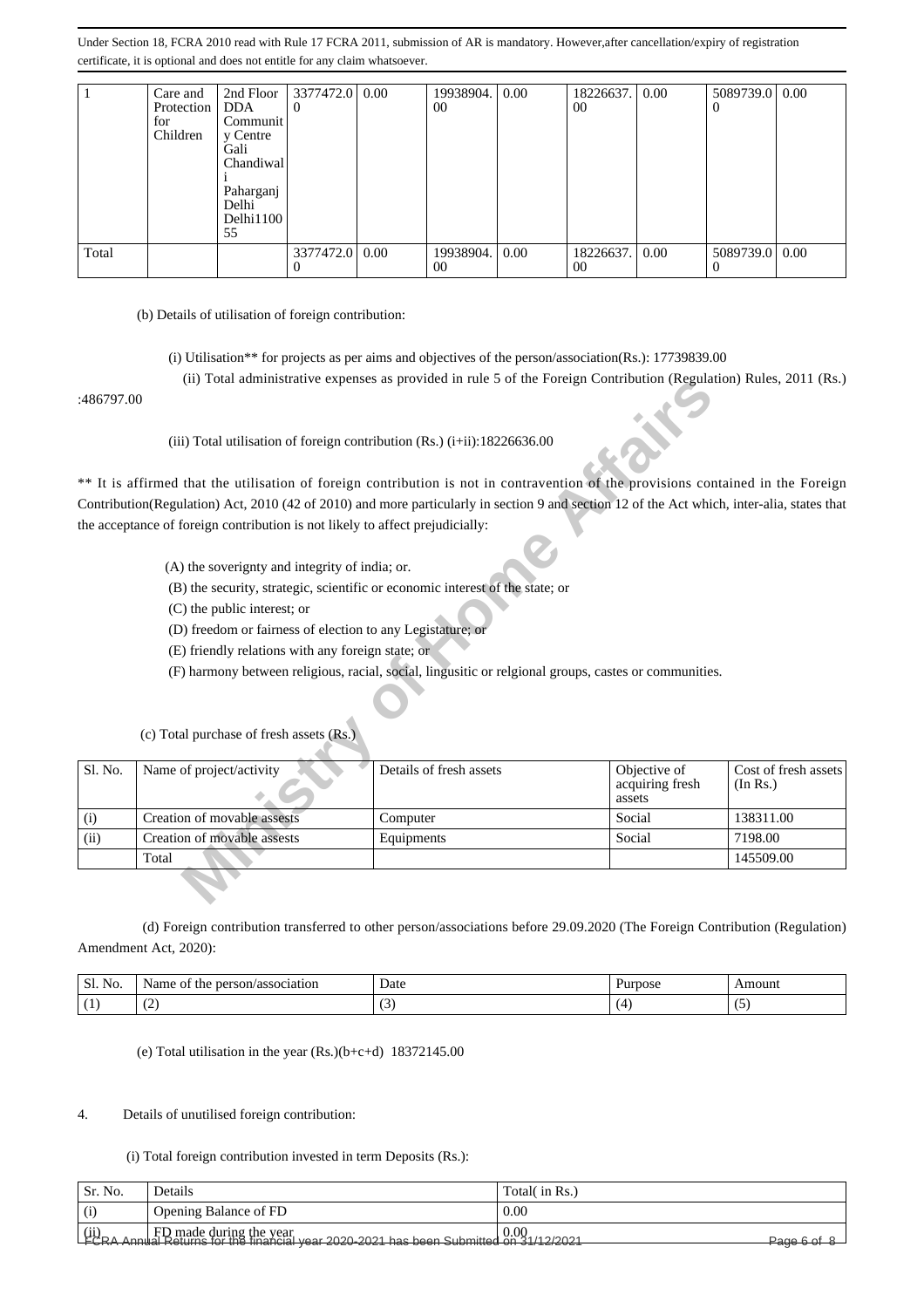| (iii) | $\blacksquare$<br>realisation<br>FL.<br>ess.<br>previous | 0.00 |
|-------|----------------------------------------------------------|------|
|       | Closing<br>balance<br>of FL                              | 0.00 |

(ii) Balance of unutilised foreign contribution, in cash/bank, at the end of the year(Rs):

- (a) Cash in hand: 19066.00
- (b) in FC designated bank account: 5070673.00
- (c) in utilisation bank account(s): 0.00
- 5. Details of foreigners as Key functionary/working/associated: 0
- 6. Details of land and building remained unutilised for more than two year:

| -SI.<br>No. | i of land and building<br>ocation | Year of acquisition                | acquisition<br>Purnose of | unutilisation<br>'eason<br>ΩT |
|-------------|-----------------------------------|------------------------------------|---------------------------|-------------------------------|
|             | $\overline{\phantom{a}}$          | $\overline{\phantom{a}}$<br>$\sim$ |                           |                               |

| Name of the<br>Bank           | <b>Branch Address</b><br>With pincode) | Phone No.   | e-mail                                      | <b>IFSC Code</b> | Account number | Date of Opening<br>Account |
|-------------------------------|----------------------------------------|-------------|---------------------------------------------|------------------|----------------|----------------------------|
|                               | ,2)                                    | (3).        | (4)                                         | (5)              | (6)            |                            |
| <b>STATE BANK</b><br>OF INDIA | 11Sansad Marg,<br>New Delhi 110<br>001 | 01123374390 | $f_{cra}00691@$ sbi.c   SBIN0000691<br>0.1n |                  | XXXXXXX8131    | 18/02/2021                 |

(b) Details of another FCRA Account(if any,) for keeping or utilising (As on 31st March of the year ending)

| (7)                                                                                                                                  |                                                                                                                              |             | (a) Details of FCRA Account for receipt of foreign contribution (As on 31st March of the year ending): |                  |                       |                                   |
|--------------------------------------------------------------------------------------------------------------------------------------|------------------------------------------------------------------------------------------------------------------------------|-------------|--------------------------------------------------------------------------------------------------------|------------------|-----------------------|-----------------------------------|
| Name of the<br>Bank                                                                                                                  | <b>Branch Address</b><br>With pincode)                                                                                       | Phone No.   | e-mail                                                                                                 | <b>IFSC</b> Code | Account number        | Date of Opening<br>Account        |
| (1)                                                                                                                                  | (2)                                                                                                                          | (3).        | (4)                                                                                                    | (5)              | (6)                   | (7)                               |
| <b>STATE BANK</b><br><b>OF INDIA</b>                                                                                                 | 11Sansad Marg,<br>New Delhi 110<br>001                                                                                       | 01123374390 | $f_{\text{C}ra}00691@$ sbi.c<br>o.in                                                                   | SBIN0000691      | XXXXXXX8131           | 18/02/2021                        |
|                                                                                                                                      | (b) Details of another FCRA Account (if any,) for keeping or utilising (As on 31st March of the year ending)                 |             |                                                                                                        |                  |                       |                                   |
| Name of the Bank                                                                                                                     | <b>Branch</b><br><b>Address</b> (with Pin<br>code)                                                                           | Phone No.   | e-mail                                                                                                 | <b>IFSC Code</b> | <b>Account Number</b> | Date of Opening<br><b>Account</b> |
| (1)                                                                                                                                  | (2)                                                                                                                          | (3)         | (4)                                                                                                    | (5)              | (6)                   | (7)                               |
| <b>AXIS BANK</b>                                                                                                                     | Ground floor 3/3<br>(Property No.<br>XV/8993) DB<br>Gupta Road<br>Paharganj New<br>Delhi Pin 110055<br>Delhi DELHI<br>110055 | 9654971924  | pahargang.branchhe<br>ad@axisbank.com                                                                  | UTIB0001924      | 918010004465491       | 01/04/2018                        |
| (c) Details of all utilisation bank accounts (if any) for utilisation of Foregin Contribution (As on 31st March of the year ending): |                                                                                                                              |             |                                                                                                        |                  |                       |                                   |
| Name of the<br>$D = 1$                                                                                                               | <b>Branch Address</b><br>$WCDA = 1.1224$                                                                                     | Phone No.   | E-mail                                                                                                 | <b>IFSC</b> Code | Account No            | Date of Opening                   |

| Name of the<br>Bank            | <b>Branch Address</b><br>With pincode)                                                                                                                      | Phone No.  | E-mail                                    | <b>IFSC</b> Code | Account No.         | Date of Opening<br>Account |
|--------------------------------|-------------------------------------------------------------------------------------------------------------------------------------------------------------|------------|-------------------------------------------|------------------|---------------------|----------------------------|
| (1)                            | (2)                                                                                                                                                         | (3).       | (4)                                       | (5)              | (6)                 | (7)                        |
| <b>DEUTSCHE</b><br><b>BANK</b> | ECE House, 28<br>K.G. Marg, New<br>Delhi, Delhi,<br>Delhi                                                                                                   | 9810882624 | deutschebank@b<br>ank.com                 | DEUT0796DEL      | XXXXXXXXX<br>XX0019 | 01/04/2015                 |
| <b>AXIS BANK</b>               | Ground floor 3/3<br>(Property No.<br>XV/8993) DB<br>Gupta Road<br>Paharganj New<br>Delhi Pin 110055<br>Delhi DELHI<br>110055, New<br>Delhi, Delhi,<br>Delhi | 9654971924 | paharganj.branch<br>head@axisbank.c<br>om | utib0001924      | XXXXXXXXX<br>XX5491 | 01/04/2018                 |

8 \*Whether during the period under report: